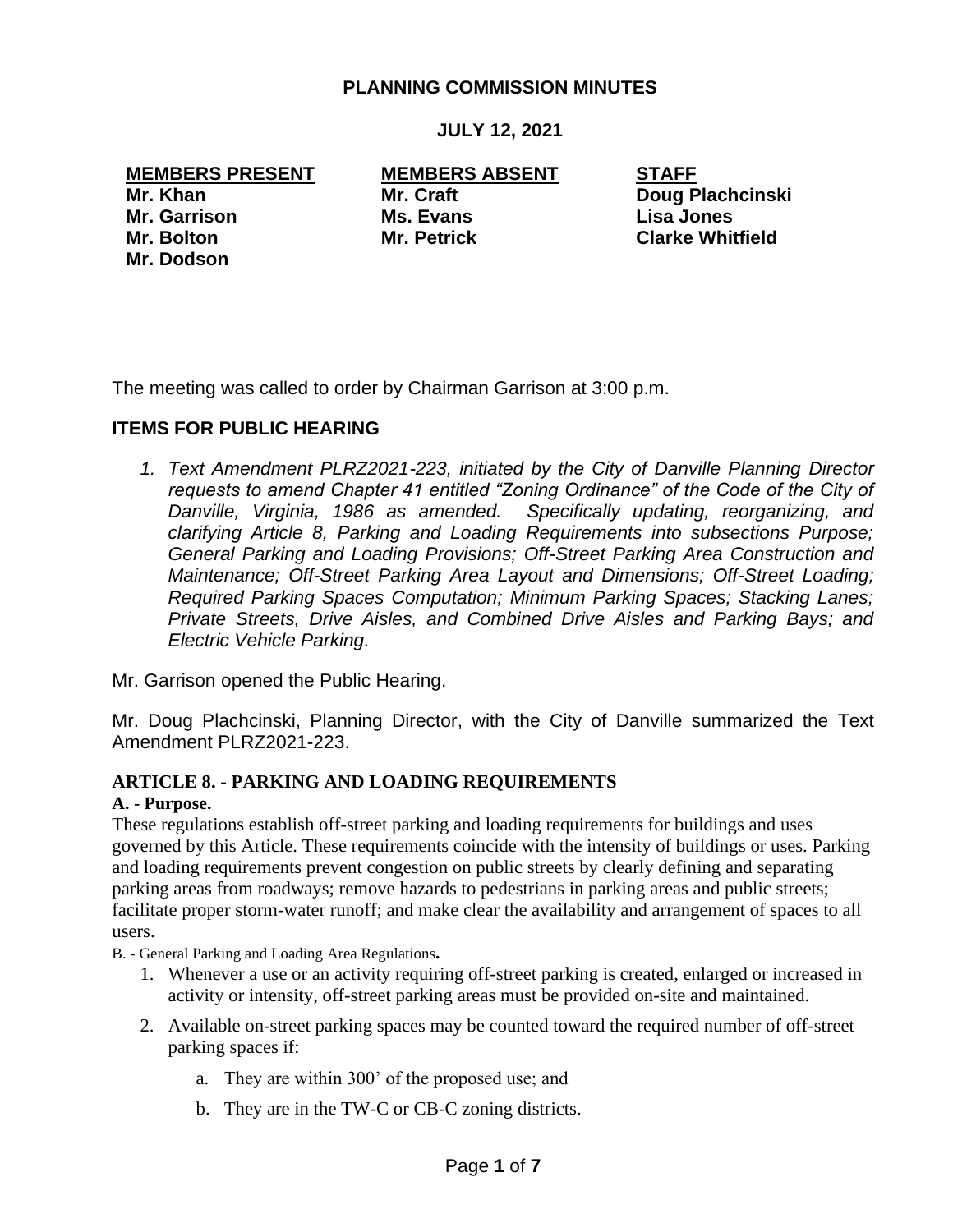- 3. Required off-street parking and loading areas for new uses, additions to existing uses, and accessory uses must be determined by the regulations in effect when the change or modification occurs. Required parking areas must not be changed to any other use unless and until equal facilities are provided and approved.
- 4. All off-street parking areas are solely for the parking operating vehicles by patrons, occupants, or employees of the associated use.
- 5. No vehicle, equipment, materials, or supply repair, dismantling, or servicing is allowed in off-street parking areas.
- 6. All required off-street parking and loading areas must be on the same property as the associated use except where otherwise allowed by this Article, where circumstances prevent such location, or where the public safety or the public convenience would be better served by an alternate location. The Zoning Administrator may authorize alternative and/or cooperative locations of required parking spaces subject to the following:
	- a. An alternative location must be in the same zoning district as the property on which the use is located.
	- b. If a development does not include on-site parking, then handicapped accessible spaces must be furnished as required by the current Virginia Uniform Statewide Building Code.
	- c. A shared parking location that provides parking for two (2) or more uses must be in the same ownership of at least one (1) of the properties and must have combined parking spaces equal to the sum required for the separate uses, unless the normal hours of the uses do not overlap.
	- d. The entrance to an alternative parking location must be within three hundred (300') feet along an accessible pedestrian walking route to the associated use.
	- e. A recorded covenant or agreement, approved as to form and content by the City Attorney, and recorded in the Danville Circuit Court Clerk's Office, must establish right to use an alternative parking location.
	- f. If an alternative parking location become unavailable, an equal number of parking spaces must be provided on either the principal property or an alternative parking location within ninety (90) days from the date on which the alternative parking location ceased.

## **C.- Off-Street Parking Area Construction and Maintenance**

- 1. For all uses, other than single-family residential, all required off-street parking and loading areas must be constructed of an all-weather, stabilized, dust free surface paving with curb, gutters, and drainage improvements.
- 2. The Zoning Administrator may approve an alternate parking area surface only for areas used by heavy equipment.
- 3. For parking areas of six (6) spaces or less, the Zoning Administrator may waive the requirement for paved parking with curb and gutter if the parking surface is constructed with a minimum of six (6") inches of crushed stone with adequate compaction and stormwater drainage.
- 4. Accessible spaces must be furnished as required by the current Virginia Uniform Statewide Building Code.
- 5. Parking and loading area lighting must comply with Article 11. Outdoor Lighting and Illumination Regulations.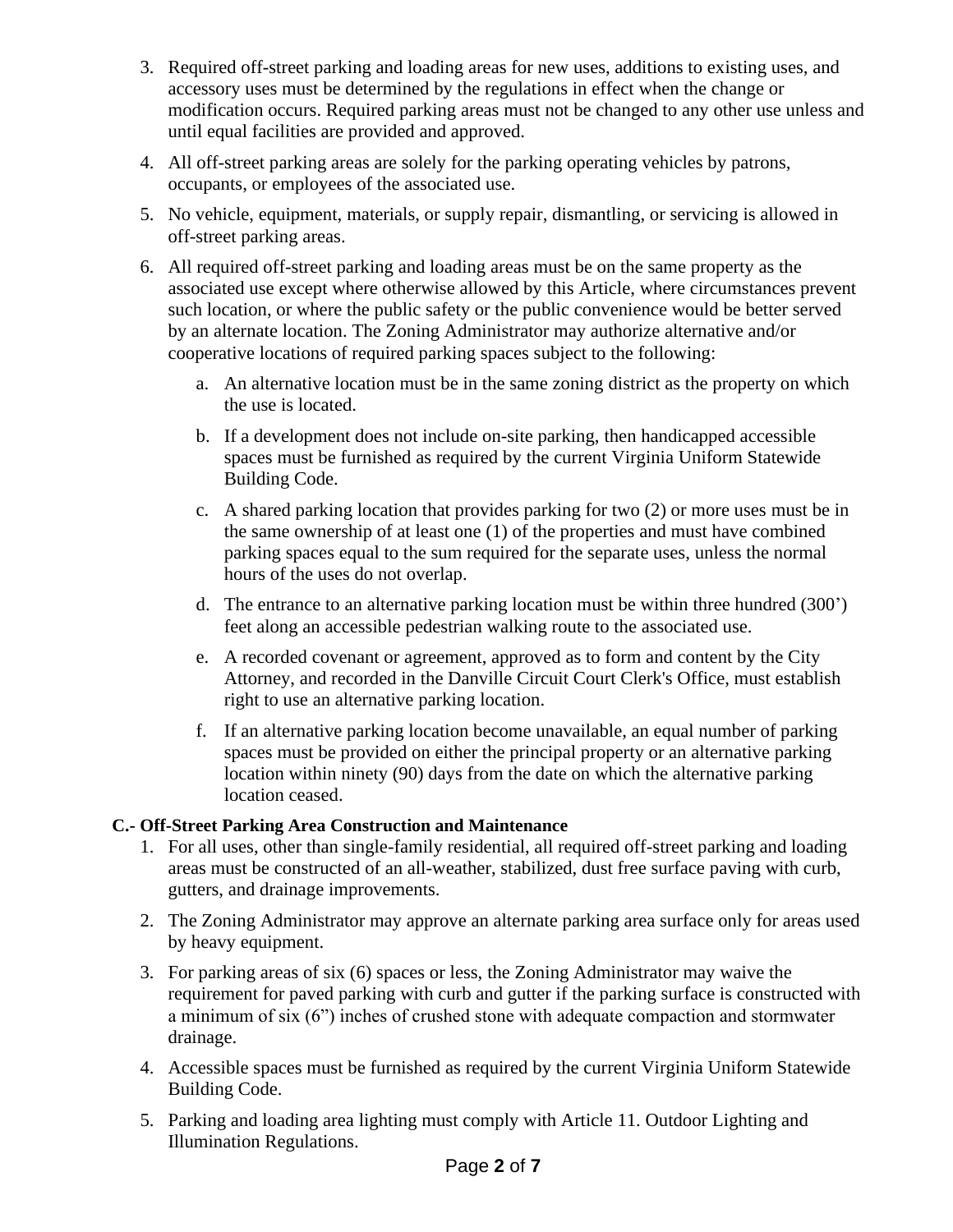#### **D. Off-Street Parking Area Layout and Dimensions**

- 1. All parking spaces must prevent vehicles from extending over any property line, right-ofway, or sidewalk.
- 2. Required off-street parking areas must be consistent with the following standards:
	- a. Ninety-degree pattern: Parking spaces and maneuvering lanes must be provided as follows:

| Space         | Space      | <b>Maneuvering Lane</b> | Two Tiers of Parking $+$ |
|---------------|------------|-------------------------|--------------------------|
| Width         | Length     | Width                   | Maneuvering Lane         |
| $9.0^{\circ}$ | $20'$ feet | $24'$ feet              | $64'$ feet               |
| $9.5'$ feet   | $20'$ feet | $22'$ feet              | $62$ ' feet              |
| $10'$ feet    | $20'$ feet | $20'$ feet              | $60'$ feet               |

b. Sixty-degree pattern: 58' feet for two (2) tiers of spaces, and one (1) aisle/maneuvering lane, with minimum aisle width of twelve (12') feet.

- c. Forty-five-degree pattern: 56' feet with two (2) tiers of parking spaces, and one (1) aisle/maneuvering lane, with minimum aisle width of twelve (12') feet.
- d. Drive or maneuvering lanes must not be less than 20' feet wide to permit two-way traffic.
- 3. Required off-street parking areas may be in garages, carports, or enclosed buildings if dimension, layout, and accessibility standards are met.
- 4. Non-residential use parking areas in any SR-R, T-R, S-R, NT-R, OT-R, A-R, M-R, or MHP-R zoning district must be screened by a visual separation of at least six (6') feet in width between parking and adjoining residential uses by landscaping and/or fencing. No more than 50% of required front yards are may be parking area.

#### **E. – Off-Street Loading**

Off-street loading spaces are not required. However, if off-street loading spaces are provided, they must meet the following standards:

- 1. No loading space may be in a front yard, except for industrial uses.
- 2. Off-street loading spaces do not count toward off-street parking space requirements.
- 3. No loading space may be less than 15' feet wide, 25' feet long, and 15' feet tall, provided that the depth accommodates the largest delivery trucks supplying the establishment.
- 4. No off-street loading space may necessitate maneuvering from a public right-of-way.
- 5. All off-street loading spaces must be located on the same property as the associated use.
- 6. All off-street loading space must be provided with a clear route to a public right-of-way.
- 7. No motor vehicle repair work, with the exception of emergency service, is permitted in any space designated as off-street loading area.
- 8. All off-street loading areas, including aisles and driveways, must be constructed and maintained with a dustless paved surface, except as otherwise permitted for heavy equipment.
- F. Required Parking Spaces Computation.
	- 1. Net floor area, as defined in Article 15, is the basis for required parking spaces unless otherwise indicated.
	- 2. When the calculation determining the number of required parking spaces results in a fractional space, one (1) space must be provided for that fraction.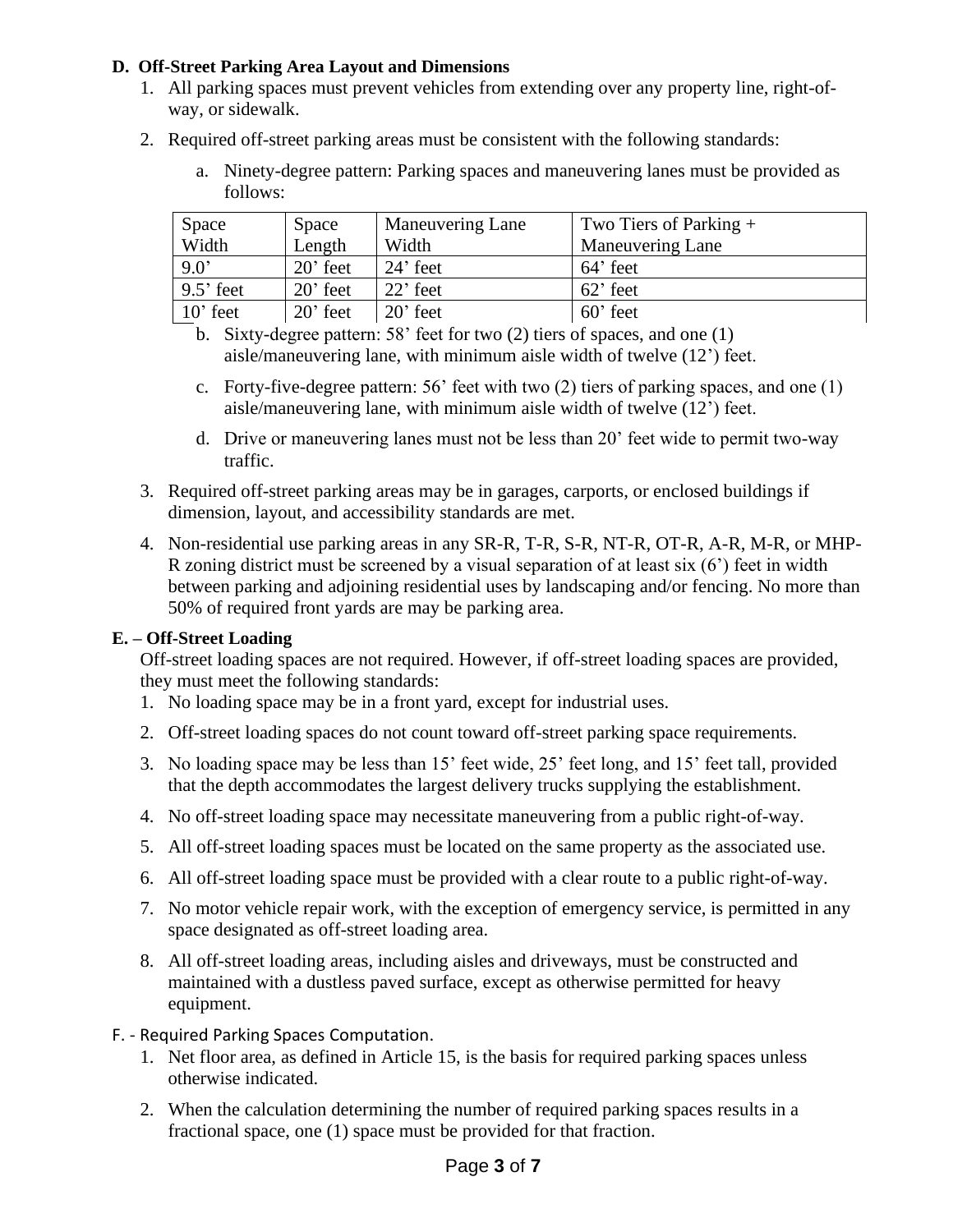- 3. Mixed use development parking space requirements are the sum of the required spaces computed for different uses.
- 4. The Zoning Administrator may waive or reduce the number of required parking spaces when the following conditions are met:
	- a. An applicant demonstrates fewer spaces are necessary because the current or proposed use does not need the required spaces or the development provides an alternative parking location;
	- b. The development meets Virginia Uniform Statewide Building Code accessible space requirements;
	- c. The provisions of Article 8 of the Zoning Ordinance apply to alternate parking locations used instead of required on-site parking;
	- d. The absence or reduction of onsite parking spaces will not negatively impact surrounding properties;
	- e. The applicant or property owner complies with any additional conditions applied when the Zoning Administrator waives or reduces required off-street parking spaces.

G. - Parking Space Minimums.

The minimum number of off-street parking spaces is determined by the following schedule:

| Use                                                                                  | Minimum Number of Spaces                           |  |  |
|--------------------------------------------------------------------------------------|----------------------------------------------------|--|--|
| <b>Residential Uses</b>                                                              |                                                    |  |  |
| Residential dwellings                                                                | One (1) per dwelling unit                          |  |  |
| Uses accessory to residential uses in addition to required spaces per dwelling unit: |                                                    |  |  |
| accessory dwelling                                                                   | One (1) per dwelling unit                          |  |  |
| roomers and boarders                                                                 | One $(1)$ per boarder                              |  |  |
| tourist homes or bed and breakfast                                                   | One (1) for each guest bedroom                     |  |  |
| <b>Institutional Uses</b>                                                            |                                                    |  |  |
| Places of worship                                                                    | One $(1)$ for each five $(5)$ fixed seats; benches |  |  |
|                                                                                      | have capacity of one (1) person per 30" linear     |  |  |
|                                                                                      | inches of bench                                    |  |  |
| Arenas, auditoriums, and stadiums                                                    | One (1) parking space per five (5) spectator       |  |  |
|                                                                                      | seats. One (1) parking space per 20 square feet    |  |  |
|                                                                                      | of additional spectator area provided by the       |  |  |
|                                                                                      | establishment. One (1) parking space per           |  |  |
|                                                                                      | employee.                                          |  |  |
| Art galleries, libraries, museums                                                    | Three $(3)$ per 1,000 square feet                  |  |  |
| Clubs, lodges and other recreational facilities                                      | One $(1)$ per each five $(5)$ persons of the rated |  |  |
| (6830)                                                                               | capacity of the building                           |  |  |
| Schools, public and private, elementary and                                          | Two $(2)$ per three $(3)$ employees                |  |  |
| junior high                                                                          |                                                    |  |  |
| High schools, public and private                                                     | Two $(2)$ per three $(3)$ employees plus one $(1)$ |  |  |
|                                                                                      | per ten (10) students                              |  |  |
| Colleges                                                                             | Two $(2)$ per three $(3)$ employees plus one $(1)$ |  |  |
|                                                                                      | per five (5) students                              |  |  |
| Child Care Center, Nursery school, or Adult                                          | One (1) space per employee plus one (1) space      |  |  |
| Day Care Center.                                                                     | per four (4) children or clients                   |  |  |
| Group homes                                                                          | Two $(2)$ per home plus one $(1)$ per eight $(8)$  |  |  |
|                                                                                      | residents plus one $(1)$ per three $(3)$ employees |  |  |
|                                                                                      | on main shift                                      |  |  |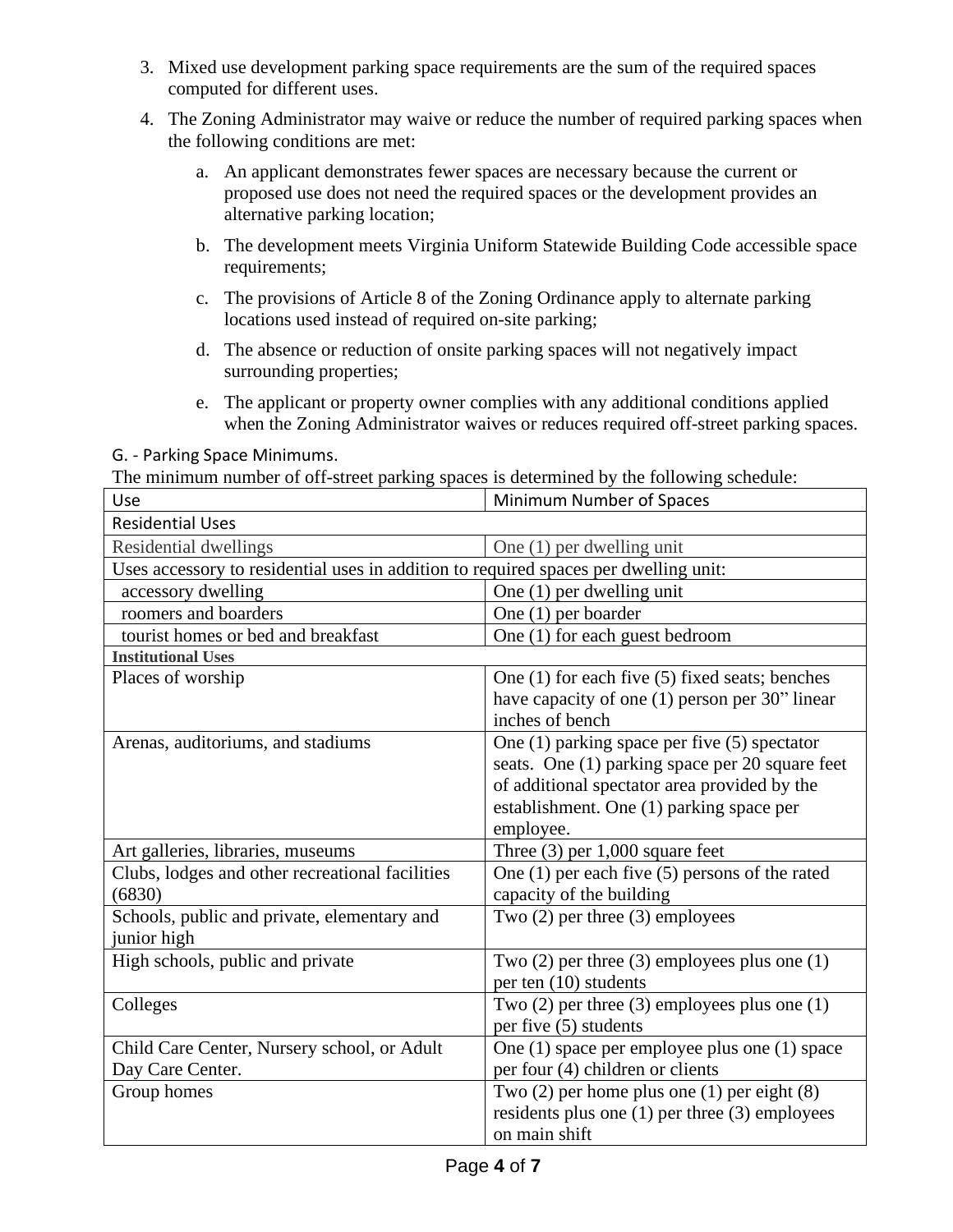| Hospitals                                                          | One $(1)$ per three $(3)$ patient beds, plus one $(1)$                                                                                                                                                                                                                                |  |  |
|--------------------------------------------------------------------|---------------------------------------------------------------------------------------------------------------------------------------------------------------------------------------------------------------------------------------------------------------------------------------|--|--|
|                                                                    | per resident doctor, plus one $(1)$ per three $(3)$                                                                                                                                                                                                                                   |  |  |
|                                                                    | three other employees                                                                                                                                                                                                                                                                 |  |  |
| <b>Commercial uses</b>                                             |                                                                                                                                                                                                                                                                                       |  |  |
| Business, banking, professional and similar                        | Two $(2)$ per 1,000 square feet                                                                                                                                                                                                                                                       |  |  |
| offices                                                            |                                                                                                                                                                                                                                                                                       |  |  |
| Medical, dental, veterinary and similar offices                    | Three $(3)$ per 1,000 square feet                                                                                                                                                                                                                                                     |  |  |
| Retail sales and personal services<br>establishments               | Three $(3)$ per 1,000 square feet                                                                                                                                                                                                                                                     |  |  |
| Commercial and trade schools                                       | One $(1)$ per five $(5)$ students and one $(1)$ per two<br>(2) employees                                                                                                                                                                                                              |  |  |
| Hotels and motels                                                  | One $(1)$ per guest room plus one $(1)$ for each<br>three $(3)$ employees                                                                                                                                                                                                             |  |  |
| Mortuaries and funeral parlors                                     | One $(1)$ space for every four $(4)$ seats in<br>assembly rooms with fixed seats or one (1)<br>space for each 100 square feet of floor area for<br>assembly rooms without fixed seats.                                                                                                |  |  |
| Restaurants, night clubs, taverns, places of                       | One $(1)$ per each four $(4)$ persons of the rated                                                                                                                                                                                                                                    |  |  |
| assembly (including theaters)                                      | capacity of the building plus one (1) for each<br>three $(3)$ employees on main shift                                                                                                                                                                                                 |  |  |
| Vehicle Sale, Rental, and Ancillary Service<br>Establishment.      | One (1) space per 500 square feet of enclosed<br>sales/rental floor area, plus one (1) space per<br>2500 square feet of open sales/rental display lot<br>area, plus two (2) spaces per service bay, plus<br>one (1) space per employee, but not less than<br>five (5) spaces minimum. |  |  |
| Automobile service stations                                        | Two $(2)$ per three $(3)$ employees on main shift<br>plus two (2) for each service bay                                                                                                                                                                                                |  |  |
| All others                                                         | One $(1)$ per each four $(4)$ persons of the<br>building's rated capacity.                                                                                                                                                                                                            |  |  |
| Industrial uses                                                    |                                                                                                                                                                                                                                                                                       |  |  |
| Manufacturing, warehousing, wholesale and<br>other industrial uses | One $(1)$ per three $(3)$ employees on main shift                                                                                                                                                                                                                                     |  |  |

#### **H. - Stacking Lane Requirements.**

- 1. Stacking spaces are required for drive-through windows.
- 2. Stacking spaces must be at least ten (10') feet wide, 18' long, and must not block traffic movements.
- 3. Stacking lanes and spaces must be separate from other circulation aisles and parking spaces.
- 4. The following minimum stacking spaces are required:
	- a. Eating and fast-food establishments: Ten (10) stacking spaces, measured from the last drive-through window.
	- b. Car washes: Three (3) stacking spaces per car wash bay.
	- c. Financial institutions: Six (6) stacking spaces for the first drive-through window and three (3) stacking spaces for each additional window.
- I. Private Streets, Drive Aisles, and Combined Drive Aisles and Parking Bays.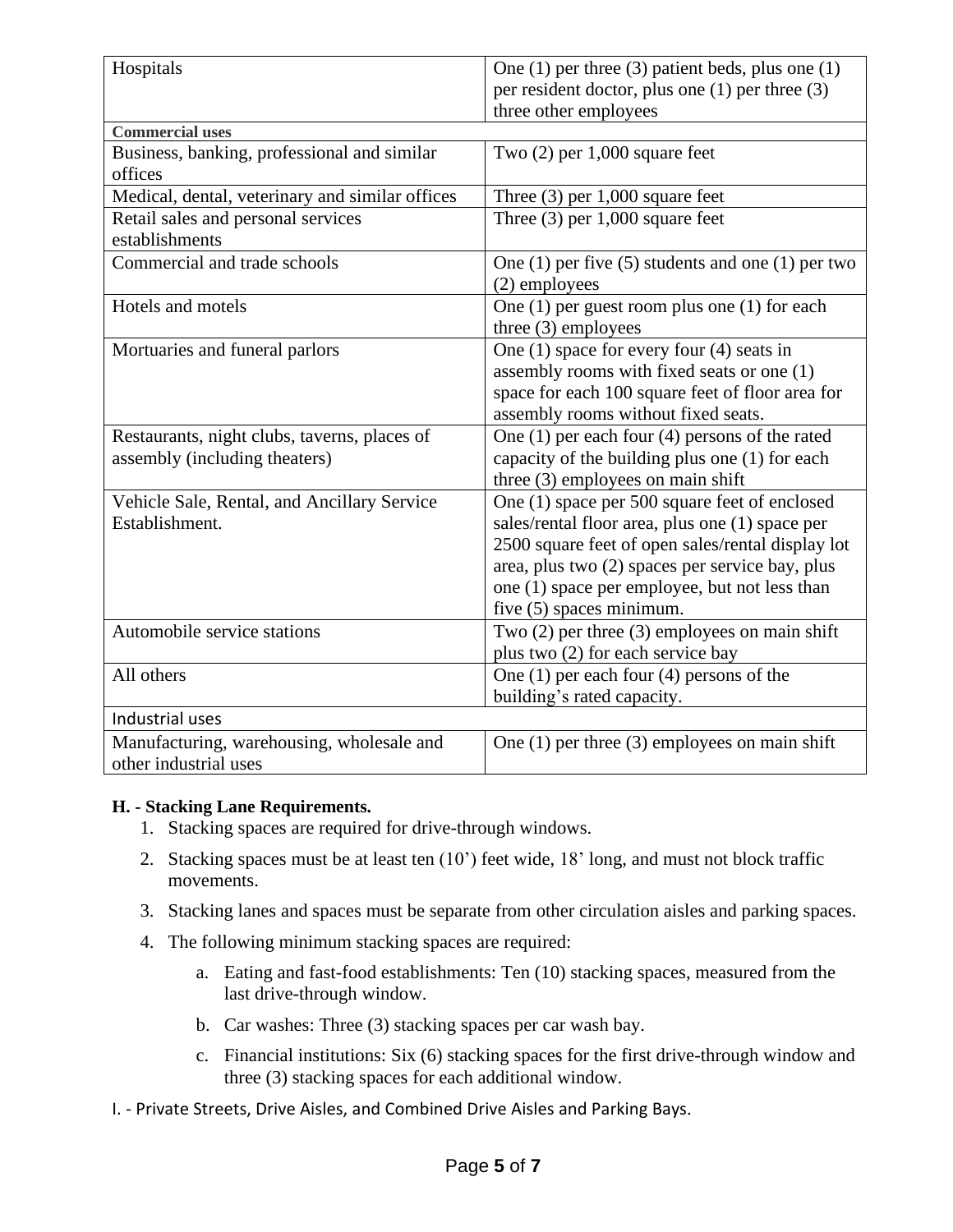- 1. Private streets in any residential single-family subdivision may be approved by the Planning Commission. Private drive aisles and combined drive aisles/parking bays in townhouse, apartment and non-residential development may be allowed as a part of the site plan approval process.
- 2. Emergency vehicles must be able to access private streets.

## **J. Electric Vehicle Parking Requirements**

Electric vehicle parking spaces and charging stations required by this section must meet these additional standards:

- 1. Except for single-family residential uses, wherever the zoning code requires an off-street parking area of 30 spaces or more for any new or increased development, one (1) electric vehicle parking space is required for each 50 required parking spaces.
- 2. Electric vehicle parking spaces must be equipped with an electric vehicle charging station rated at electric vehicle charging level 2.
- 3. All electric vehicle parking spaces are reserved exclusively for electric vehicles.
- 4. Electric vehicle parking spaces must be marked by green painted lines or curbs.
- 5. Each electric vehicle parking space must have a sign designating the parking space as an electric vehicle parking space. in accordance with the Federal Highway Administration Manual on Uniform Traffic Control Devices {MUTCD).
- 6. Electric vehicle charging stations must contain a retraction device, coiled cord, or a fixture to hang cords and connectors above the ground.

Mr. Adam Vaught stated I am here on behalf of Mr. Cochran and I work for him. It was formerly a duplex with two front doors, and it is laid out as a duplex. All the hook-ups are there on the second floor for a kitchen but whoever turned it into a single family tore it out. But all the piping stuff for gas's are still there. There's are a bunch of multi-use next door and I don't think it would negatively impact at all. Formerly it was a duplex and we just want to take it back to that.

Mr. Garrison closed the Public Hearing.

#### **Mr. Bolton made a motion for recommendation Text Amendment PLRZ2021-22***3* **as submitted. Mr. Kahn seconded the motion. The motion was approved by a 4-0 vote.**

*2. Rezoning Text Amendment PLRZ2021-224, initiated by the City of Danville Planning Director requests to amend Chapter 41 entitled "Zoning Ordinance" of the Code of the City of Danville, Virginia, 1986 as amended. Specifically updating Article 2, Section P. 11 to provide different regulations for satellite dishes less or greater than 3'.*

Mr. Garrison opened the Public Hearing.

Mr. Doug Plachcinski Planning Director with the City of Danville summarized the Rezoning Text Amendment PLRZ2021-224.

## **ARTICLE 2.P – ACCESSORY USES AND STRUCTURES**

1. Satellite dish antennas, satellite receiving dishes, satellite earth stations, and similar antenna structures are allowed accessory structures in any zoning district under the following conditions: